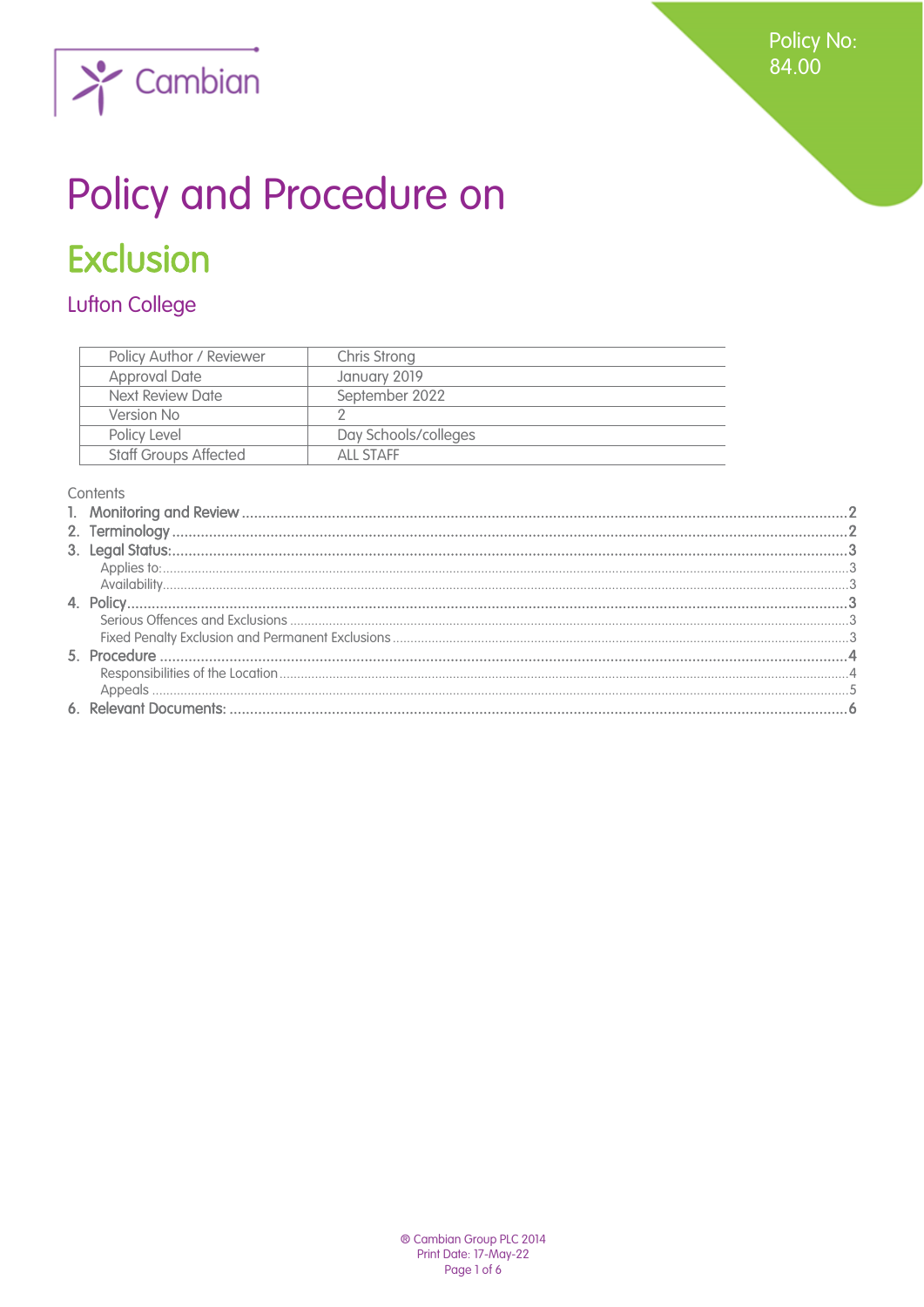

## 1. Monitoring and Review

- $1.1.$ The Proprietor will undertake a formal review of this policy for the purpose of monitoring and of the efficiency with which the related duties have been discharged, by no later than three years from the date of approval shown above, or earlier if significant changes to the systems and arrangements take place, or if legislation, regulatory requirements or best practice guidelines so require.
- $1.2.$ The local content of this document will be subject to continuous monitoring, refinement and audit by the Head of Service.

Signed:

De først

Andrew Sutherland Sophia Cursons Representative, Proprietor- Cambian Group Head of College July 2021 May 2022

Afterno

# <span id="page-1-0"></span>2. Terminology

 $2.1.$ Our aim is to use consistent terminology throughout this policy and all supporting documentation as follows:

| 'Establishment' or 'Location   | This is a generic term which means the Children's<br>Home/school/college. Lufton College is a college.                                                                                                                                            |
|--------------------------------|---------------------------------------------------------------------------------------------------------------------------------------------------------------------------------------------------------------------------------------------------|
| Individual                     | Means any child or young person under the age of 18 or young<br>adult between the ages of 18 and 25. At Lufton College we have<br>[young people and adults attending and/or residing between<br>the ages of 16 to 25.                             |
| Service Head / Head of Service | This is the senior person with overall responsibility for the<br>Location. At Lufton College this is the Head of College who is<br>Sophia Cursons.                                                                                                |
| <b>Key Worker</b>              | Members of staff that have special responsibility for Individuals<br>residing at or attending the Establishment.                                                                                                                                  |
| Parent, Carer, Guardian        | Means parent or person with Parental Responsibility                                                                                                                                                                                               |
| <b>Regulatory Authority</b>    | Regulatory Authority is the generic term used in this policy to<br>describe the independent regulatory body responsible for<br>inspecting and regulating services. At Lufton College this is<br>Ofsted for education, and CQC for care provision. |
| <b>Social Worker</b>           | This means the worker allocated to the young person. If there is<br>no allocated worker, the Duty Social Worker or Team Manager is<br>responsible.                                                                                                |
| <b>Placing Authority</b>       | Placing Authority means the local authority/agency responsible<br>for placing the child or commissioning the service                                                                                                                              |
| <b>Staff</b>                   | Means full or part-time employees of Cambian, agency workers,<br>bank workers, contract workers and volunteers.                                                                                                                                   |

Next Review Date: September

2022<br>17-May-22

Version: 2 and 2 **and 2 8** Cambian Group PLC 2014 **Approved by: Chris Strong** Policy Name: Exclusions **Date: Feb 2019** 

Print Date: 17-May-22 Page 2 of 6 Reviewed: Feb 2019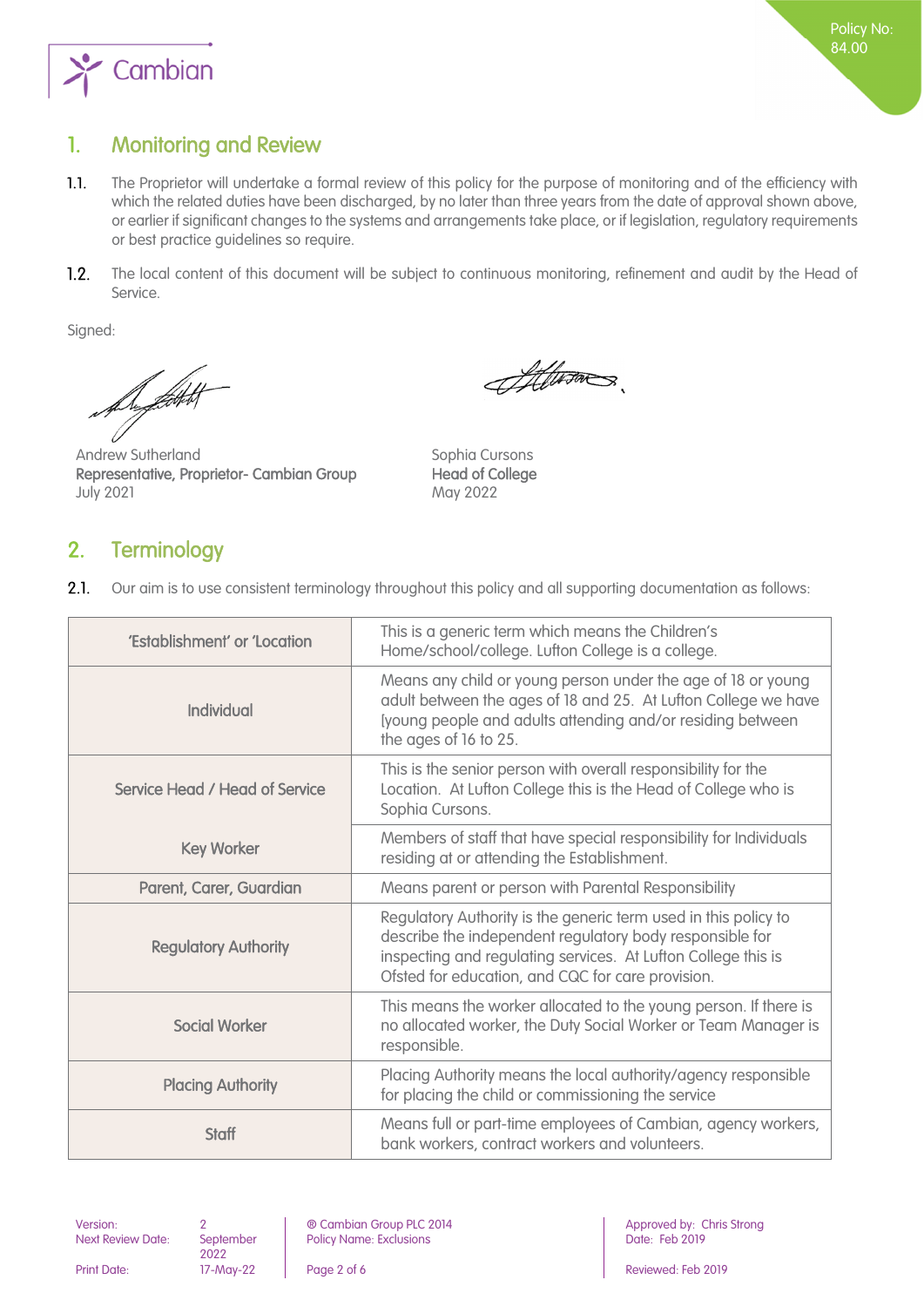

## <span id="page-2-0"></span>3. Legal Status:

 $31$ Regulatory Requirements, Part 3, Paragraph 9 and Exclusion Element of Part 6 (24)(3) of the Education (Independent School Standards) (England) Regulations 2010

#### <span id="page-2-1"></span>Applies to:

- $3.2.$ the whole Location, out of college care and all other activities provided by the Location, inclusive of those outside of the normal hours;
- <span id="page-2-2"></span> $3.3.$ all staff (teaching and support staff), students on placement, the proprietor and volunteers working in the Location.

#### Availability

 $3.4.$ This policy is made available to parent/guardian/carer, staff and students in the following ways: via the Location website (if applicable), and on request a copy may be obtained from the Location Office.

#### <span id="page-2-3"></span>4. Policy

4.1 Ultimate sanctions are Fixed Term and Permanent Exclusions. Neither sanction is used lightly. Only the Head of College has the power to exclude a student. If the Head of College excludes an Individual, the parent/guardian/carer are informed immediately, giving reasons for the exclusion. At the same time, the Head of College makes it clear to the student and/or parents that they can, if they wish, appeal against the decision to the Cambian Board. Parents are given information on how to make any such appeal.

#### <span id="page-2-4"></span>Serious Offences and Exclusions

- 42 Serious offences are those that may have a significant impact on the individual or others at the Location. Examples include:
	- extreme or persistent bullying, racism or harassment;
	- stealing:
	- extreme or persistent violence, actual or threatened, against a pupil or member of staff;
	- sexual abuse, assault or activity;
	- smoking, illegal drugs (possession and/or use ) or alcohol (consumption or possession)
	- persistently absconding;
	- repeated damage to college property;
	- dangerous behaviour (climbing on the roof, absconding from site)
	- carrying an offensive weapon.

#### <span id="page-2-5"></span>Fixed Penalty Exclusion and Permanent Exclusions

- $4.3.$ We will apply our behaviour policies in a consistent, rigorous and non-discriminatory way and all areas of application of these policies will be monitored routinely. Ultimate sanctions are:
	- Fixed Term Exclusion (suspension)
	- Permanent Exclusion
- 44 Neither sanction is used lightly. The power to suspend an Individual can only be exercised by the Head of College in consultation with the Regional Lead. If the Head of College excludes a student, the parent/guardian/carer are informed immediately, giving reasons for the exclusion. At the same time, the Head of College makes it clear to the parent/guardian/carer that they can, if they wish, appeal against the decision to the Cambian Board The location informs the parent/guardian/carers how to make any such appeal. It is the responsibility of the Proprietor to monitor the rate of exclusions, and to ensure that the college policy is administered fairly and consistently.

2022<br>17-May-22

Version: 2 **2 a 1** © Cambian Group PLC 2014 **Approved by: Chris Strong** Policy Name: Exclusions **Date: Feb 2019** 

Print Date: 17-May-22 Page 3 of 6 Reviewed: Feb 2019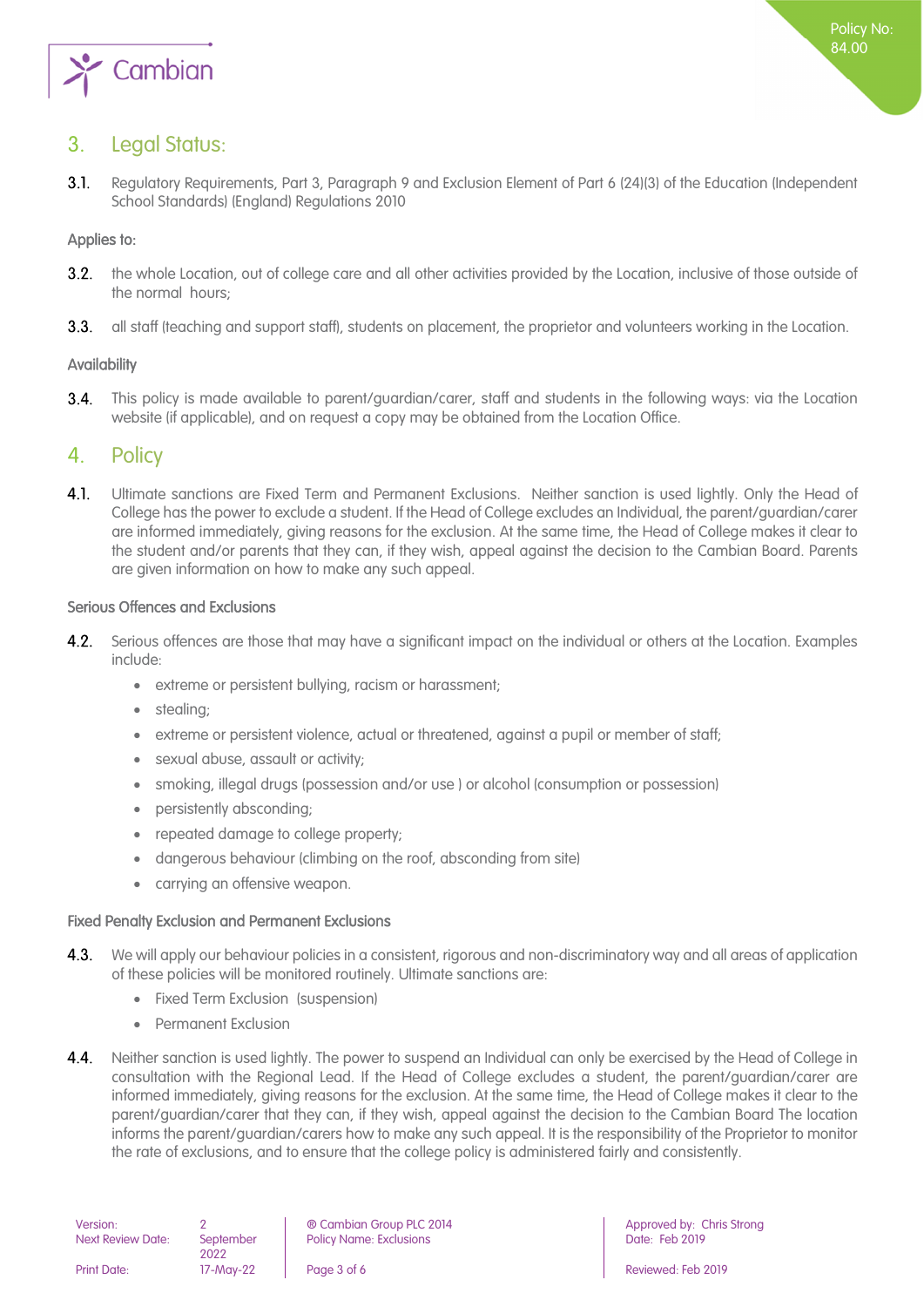

- <span id="page-3-0"></span>The student and parent/guardian/carers must be informed immediately by phone with a follow up letter.
- Social worker to be informed on the same day via email or phone call with a follow up letter.
- A copy of a sheet entitled 'Advice for Parents/Carers' will be attached to the letter.
- The student and parent/guardian/carers/social workers must be notified of their right to appeal.
- Ensure that arrangements are in place for work to be sent home.
- Arrangements will be made for a return to college interview including parent/guardian/carers if appropriate
- A re-integration support plan will be put in place (if appropriate) and always after more than one exclusion
- $5.1.$ All cases of exclusion will be treated in the strictest confidence on a need to know basis and are not to be discussed outside the college.

#### <span id="page-3-1"></span>Responsibilities of the Location

- Before resorting to exclusion, the Location will implement a range of alternative solutions such as;  $5.2.$ 
	- 5.2.1. Utilising a restorative justice approach
	- 5.2.2. Working closely with the student and parent/carer/clinical team to address underlying causes of the behaviour
	- 5.2.3. Targeted programme of support, including multi-disciplinary approaches
	- 5.2.4. Implementation of personalised plan and reward system.
- $5.3.$ Lufton College:
	- requires all staff to use positive strategies for handling any unacceptable behaviour by helping Individuals find solutions in ways that are appropriate for their ages and stages of development;
	- acknowledges that such solutions might include, for example, acknowledgement of feelings, explanation as to what was not acceptable and supporting Individuals to gain control of their feelings so that they can learn a more appropriate response;
	- ensures that there are sufficient resources and activities available so that Individuals are meaningfully occupied without the need for unnecessary conflict over sharing and waiting for turns;
	- supports each student in developing self-esteem, confidence and feelings of competence;
	- avoids creating situations in which Individuals receive attention only in return for unacceptable behaviour;
	- communicates in a person specific method and appropriate level, the effect of unacceptable behaviour, making it clear to the student that it is the behaviour that is unacceptable, and not the person.
- **5.4.** When Individuals behave in unacceptable ways, we help them to understand the outcomes of their actions and support them in learning how to cope more appropriately. We provide opportunities for Individuals to learn how to interpret and cope with feelings, listening to them and offering the necessary support to enable them to verbalise their own frustrations, hurts and disappointments. We do not shout or raise our voices in a threatening way to respond to Individual's unacceptable behaviour. We do not use techniques intended to single out and humiliate individual Individuals. Corporal punishment, which is strictly forbidden at Lufton College, is a criminal offence.
- $5.5.$ Under the Equality Act 2010 schools must not discriminate against, harass or victimise students because of their sex, race, disability, religion or belief, sexual orientation, because of pregnancy/maternity or because of a gender reassignment. For disabled children, this includes a duty to make 'reasonable adjustments' to policies and practices.

2022

Version: 2 **2 a 1** © Cambian Group PLC 2014 **Approved by: Chris Strong** Policy Name: Exclusions **Date: Feb 2019** 

Policy No: 84.00

Print Date: 17-May-22 Page 4 of 6 Reviewed: Feb 2019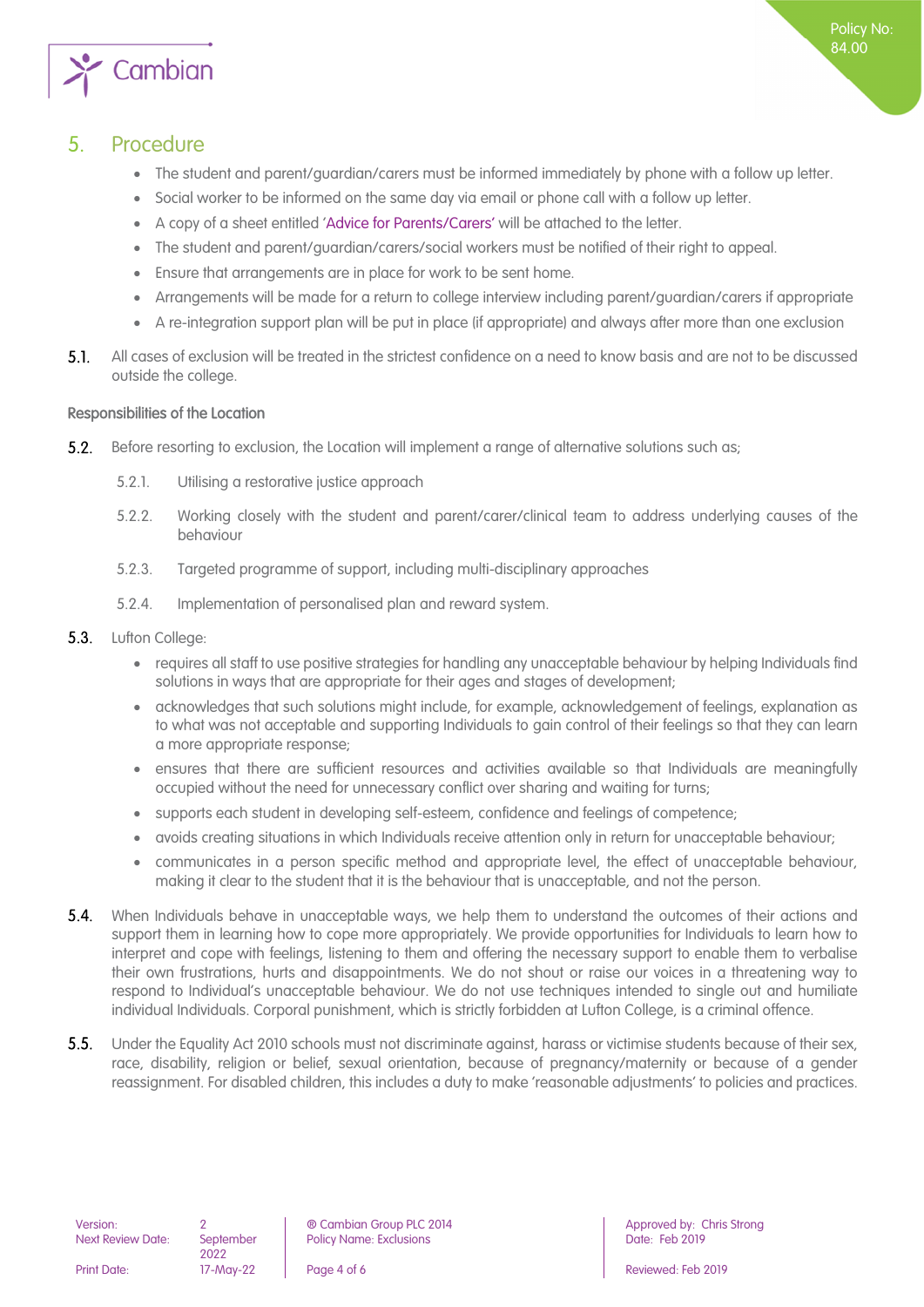

- $5.6.$ There are certain groups of students with additional needs who are particularly vulnerable to exclusion. This includes pupils with Statements of Special Educational Needs (SEN) or an Education, Health & Care Plan (EHCP) and 'looked after' children. The Head of College will, as far as possible, avoid permanently excluding any pupil with a statement of SEN or EHCP or a 'looked after' child. The College should engage proactively with parents in supporting the behaviour of students with additional needs. In relation to 'looked after' children, the college should co-operate proactively with foster carers or children's home workers and the Local Authority that looks after the student. Where the college has concerns about behaviour, or risk of exclusion, of a student in one of these vulnerable groups, it should, in partnership with others (including the Local Authority as necessary), consider what additional support or alternative placement may be required. This should involve assessing the suitability of support for a student's SEN. Where a student has a statement of SEN or EHCP, schools should consider requesting an early annual review or interim / emergency review.
- 5.7. Where reasonable adjustments to policies and practices have been made to accommodate a student's needs and to avoid the necessity for exclusion as far as possible, exclusion may be justified if there is a material and substantial reason for it. An isolated incident whereby allowing the student to remain in college would seriously harm the education or welfare of the student or others in college may be such a reason. The decision to exclude for a fixed term will be notified to the parent in writing with reasons. If the Location determines that a student should be excluded for a fixed period, the Head of College will provide the parent in writing with information as to:
	- the period of the Fixed Term Exclusion;
	- the arrangements, such as setting work, to allow the student to continue their education during the Fixed Term Exclusion.
- $5.8.$ It is unlawful to exclude or to increase the severity of an exclusion for a non-disciplinary reason. For example it would be unlawful to exclude a student simply because they have additional needs or a disability that the college feels it is unable to meet or for other reasons such as the failure of a student to meet specific conditions before they are reinstated such as attend a reintegration meeting.
- 5.9. If the Head of College commences an investigation which may lead to a permanent exclusion the Head of College must inform the parent/guardian/carers without delay. This will ideally be done by telephone and the telephone call will be followed by a letter within one college day. The letter will include information about:
	- the nature of the offence(s) and the results of any investigation to date;
	- that the sanction of a permanent exclusion may be imposed;
	- the parent/guardian/carers' right to state their case to the Head of College and if that is not satisfactory then to the Advisory Board and whom they should contact to do this, including the latest date that the parent/guardian/carers may give a written statement to the discipline committee;
	- the parent/guardian/carers right to see their students record. The Head of College must comply within 15 college days, although in exclusion cases compliance should be as prompt as is practicably possible.
- **5.10.** If the Head of College decides (after completing the investigation or as a result of new evidence and further investigation) that it is necessary to extend a fixed Term Exclusion or to convert it into a Permanent Exclusion, the Head of College will write again to the parent/guardian/carers with the reasons for this decision. The decision to exclude a pupil permanently will only be taken as a last resort when a wide range of strategies for dealing with disciplinary offences has been employed to no avail or is an exceptional 'one-off' offence has been committed. parent/guardian/carers co-operation forms part of the contract between the Location and all the parent/guardian/carers at the Location. The correspondence will be easily intelligible and in plain English.

#### <span id="page-4-0"></span>Appeals

**5.11.** If parent/guardian/carers wish to appeal the exclusion then they must do so in writing to the Proprietors within one week of the letter notifying the parents or guardians of the exclusion. The Proprietors will establish an Appeal Panel to consider the appeal.

Next Review Date:

2022

Version: 2 ® Cambian Group PLC 2014 Approved by: Chris Strong Policy Name: Exclusions

Print Date: 17-May-22 **Page 5 of 6** Reviewed: Feb 2019